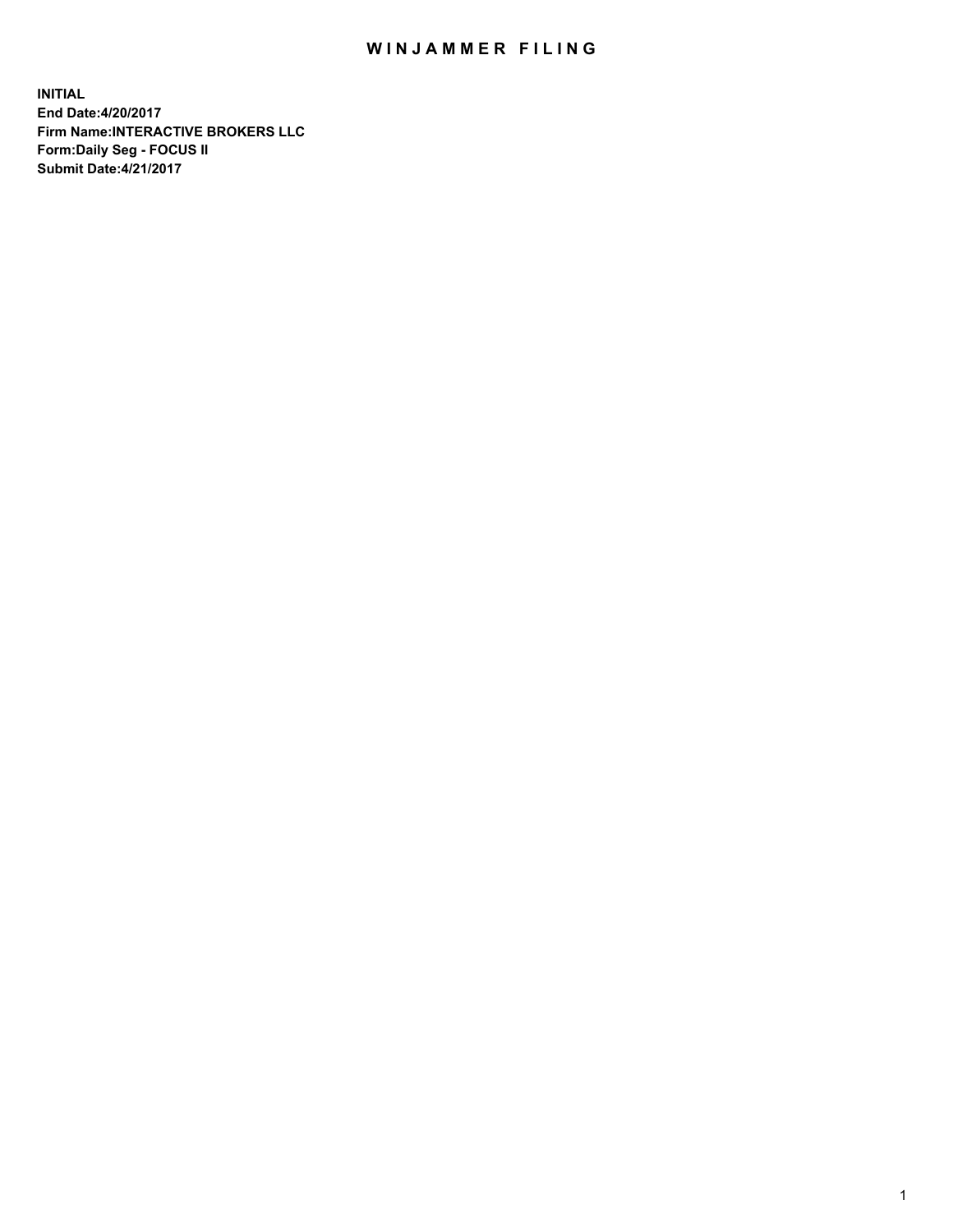## **INITIAL End Date:4/20/2017 Firm Name:INTERACTIVE BROKERS LLC Form:Daily Seg - FOCUS II Submit Date:4/21/2017 Daily Segregation - Cover Page**

| Name of Company<br><b>Contact Name</b><br><b>Contact Phone Number</b><br><b>Contact Email Address</b>                                                                                                                                                                                                                          | <b>INTERACTIVE BROKERS LLC</b><br><b>James Menicucci</b><br>203-618-8085<br>jmenicucci@interactivebrokers.c<br>om |
|--------------------------------------------------------------------------------------------------------------------------------------------------------------------------------------------------------------------------------------------------------------------------------------------------------------------------------|-------------------------------------------------------------------------------------------------------------------|
| FCM's Customer Segregated Funds Residual Interest Target (choose one):<br>a. Minimum dollar amount: ; or<br>b. Minimum percentage of customer segregated funds required:%; or<br>c. Dollar amount range between: and; or<br>d. Percentage range of customer segregated funds required between:% and%.                          | $\overline{\mathbf{0}}$<br>0<br>155,000,000 245,000,000<br>0 <sub>0</sub>                                         |
| FCM's Customer Secured Amount Funds Residual Interest Target (choose one):<br>a. Minimum dollar amount: ; or<br>b. Minimum percentage of customer secured funds required:%; or<br>c. Dollar amount range between: and; or<br>d. Percentage range of customer secured funds required between: % and %.                          | $\overline{\mathbf{0}}$<br>0<br>80,000,000 120,000,000<br>0 <sub>0</sub>                                          |
| FCM's Cleared Swaps Customer Collateral Residual Interest Target (choose one):<br>a. Minimum dollar amount: ; or<br>b. Minimum percentage of cleared swaps customer collateral required:% ; or<br>c. Dollar amount range between: and; or<br>d. Percentage range of cleared swaps customer collateral required between:% and%. | $\overline{\mathbf{0}}$<br>$\overline{\mathbf{0}}$<br>0 <sub>0</sub><br><u>00</u>                                 |

Attach supporting documents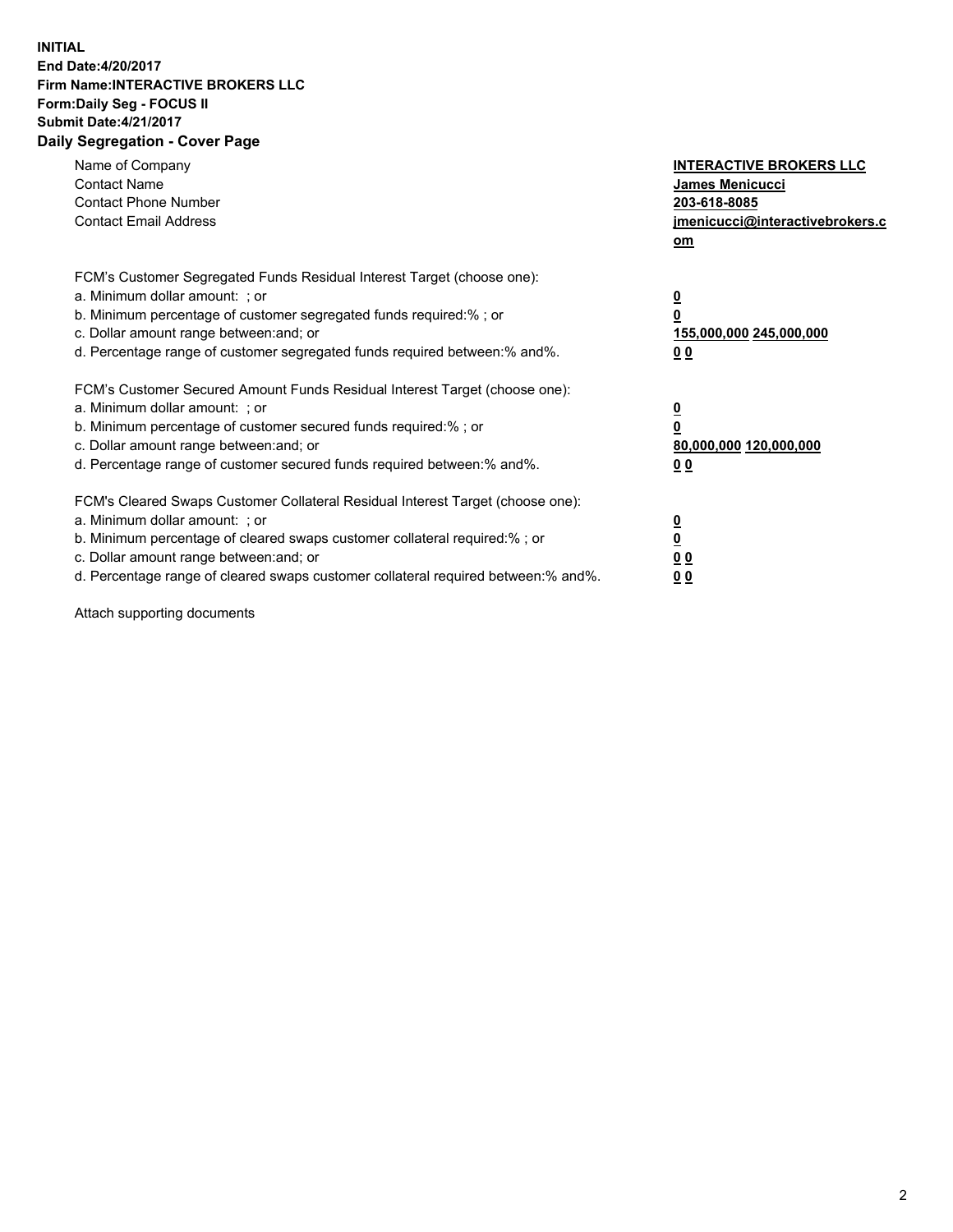## **INITIAL End Date:4/20/2017 Firm Name:INTERACTIVE BROKERS LLC Form:Daily Seg - FOCUS II Submit Date:4/21/2017 Daily Segregation - Secured Amounts**

|          | Dany Ocgregation - Oceanea Annoanta                                                         |                                  |
|----------|---------------------------------------------------------------------------------------------|----------------------------------|
|          | Foreign Futures and Foreign Options Secured Amounts                                         |                                  |
|          | Amount required to be set aside pursuant to law, rule or regulation of a foreign            | $0$ [7305]                       |
|          | government or a rule of a self-regulatory organization authorized thereunder                |                                  |
| 1.       | Net ledger balance - Foreign Futures and Foreign Option Trading - All Customers             |                                  |
|          | A. Cash                                                                                     | 371,677,357 [7315]               |
|          | B. Securities (at market)                                                                   | $0$ [7317]                       |
| 2.       | Net unrealized profit (loss) in open futures contracts traded on a foreign board of trade   | -12,297,271 [7325]               |
| 3.       | Exchange traded options                                                                     |                                  |
|          | a. Market value of open option contracts purchased on a foreign board of trade              | 28,815 [7335]                    |
|          |                                                                                             | $-26,388$ [7337]                 |
|          | b. Market value of open contracts granted (sold) on a foreign board of trade                |                                  |
| 4.       | Net equity (deficit) (add lines 1.2. and 3.)                                                | 359,382,513 [7345]               |
| 5.       | Account liquidating to a deficit and account with a debit balances - gross amount           | 62,297 [7351]                    |
|          | Less: amount offset by customer owned securities                                            | 0 [7352] 62,297 [7354]           |
| 6.       | Amount required to be set aside as the secured amount - Net Liquidating Equity              | 359,444,810 [7355]               |
|          | Method (add lines 4 and 5)                                                                  |                                  |
| 7.       | Greater of amount required to be set aside pursuant to foreign jurisdiction (above) or line | 359,444,810 [7360]               |
|          | 6.                                                                                          |                                  |
|          | FUNDS DEPOSITED IN SEPARATE REGULATION 30.7 ACCOUNTS                                        |                                  |
| 1.       | Cash in banks                                                                               |                                  |
|          | A. Banks located in the United States                                                       | 8,074,375 [7500]                 |
|          | B. Other banks qualified under Regulation 30.7                                              | 0 [7520] 8,074,375 [7530]        |
| 2.       | Securities                                                                                  |                                  |
|          | A. In safekeeping with banks located in the United States                                   | 403,740,565 [7540]               |
|          | B. In safekeeping with other banks qualified under Regulation 30.7                          | 0 [7560] 403,740,565 [7570]      |
| 3.       | Equities with registered futures commission merchants                                       |                                  |
|          | A. Cash                                                                                     | $0$ [7580]                       |
|          | <b>B.</b> Securities                                                                        | $0$ [7590]                       |
|          | C. Unrealized gain (loss) on open futures contracts                                         | $0$ [7600]                       |
|          | D. Value of long option contracts                                                           | $0$ [7610]                       |
|          | E. Value of short option contracts                                                          | 0 [7615] 0 [7620]                |
| 4.       | Amounts held by clearing organizations of foreign boards of trade                           |                                  |
|          | A. Cash                                                                                     | $0$ [7640]                       |
|          | <b>B.</b> Securities                                                                        | $0$ [7650]                       |
|          | C. Amount due to (from) clearing organization - daily variation                             | $0$ [7660]                       |
|          | D. Value of long option contracts                                                           | $0$ [7670]                       |
|          | E. Value of short option contracts                                                          | 0 [7675] 0 [7680]                |
| 5.       | Amounts held by members of foreign boards of trade                                          |                                  |
|          | A. Cash                                                                                     | 86,286,395 [7700]                |
|          | <b>B.</b> Securities                                                                        | $0$ [7710]                       |
|          | C. Unrealized gain (loss) on open futures contracts                                         | -2,705,792 <sup>[7720]</sup>     |
|          | D. Value of long option contracts                                                           | 28,815 [7730]                    |
|          | E. Value of short option contracts                                                          | -26,388 [7735] 83,583,030 [7740] |
| 6.       | Amounts with other depositories designated by a foreign board of trade                      | 0 [7760]                         |
| 7.       | Segregated funds on hand                                                                    |                                  |
|          |                                                                                             | $0$ [7765]                       |
| 8.<br>9. | Total funds in separate section 30.7 accounts                                               | 495,397,970 [7770]               |
|          | Excess (deficiency) Set Aside for Secured Amount (subtract line 7 Secured Statement         | 135,953,160 [7380]               |
|          | Page 1 from Line 8)                                                                         |                                  |
| 10.      | Management Target Amount for Excess funds in separate section 30.7 accounts                 | 80,000,000 [7780]                |
| 11.      | Excess (deficiency) funds in separate 30.7 accounts over (under) Management Target          | 55,953,160 [7785]                |
|          |                                                                                             |                                  |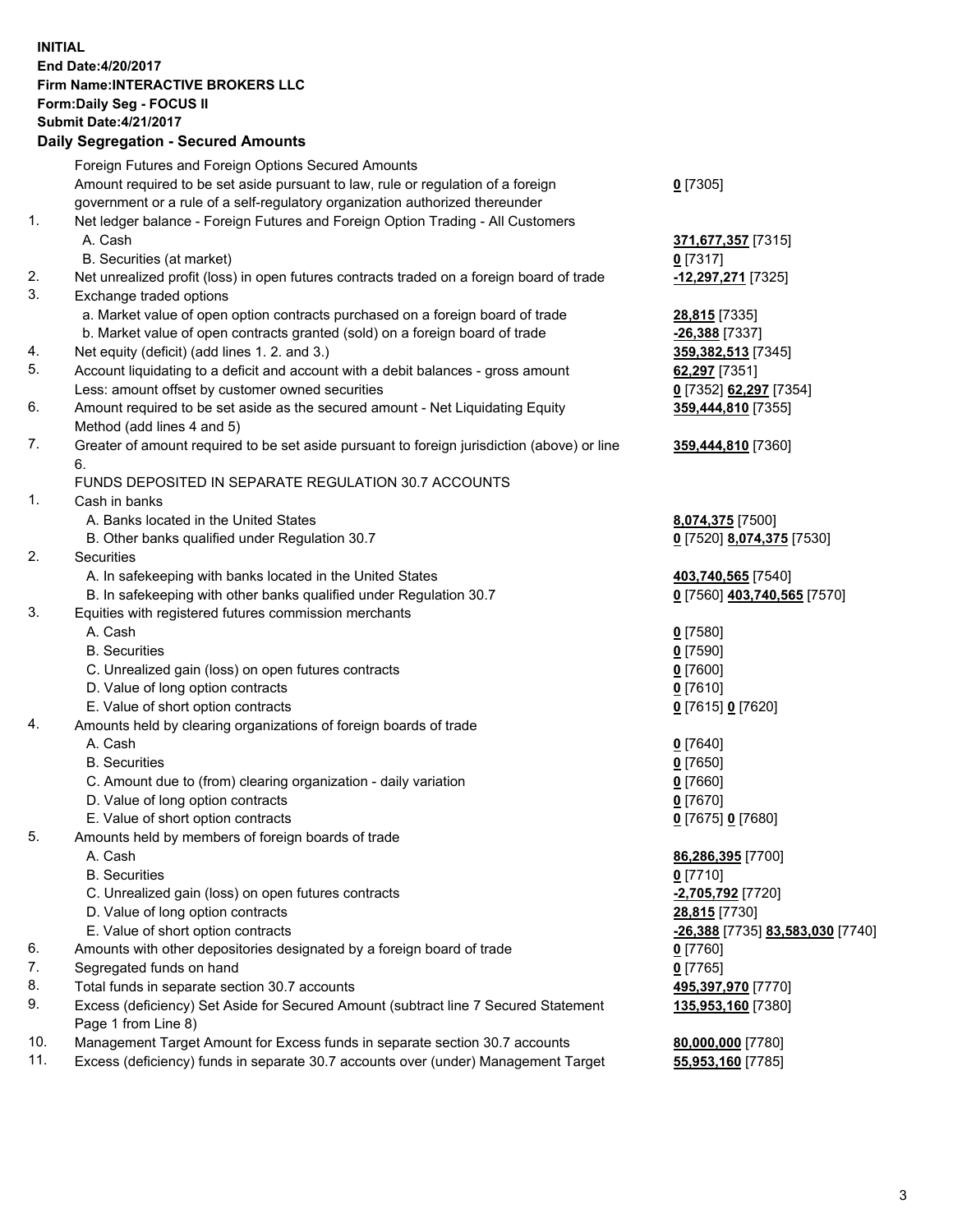**INITIAL End Date:4/20/2017 Firm Name:INTERACTIVE BROKERS LLC Form:Daily Seg - FOCUS II Submit Date:4/21/2017 Daily Segregation - Segregation Statement** SEGREGATION REQUIREMENTS(Section 4d(2) of the CEAct) 1. Net ledger balance A. Cash **3,397,748,393** [7010] B. Securities (at market) **0** [7020] 2. Net unrealized profit (loss) in open futures contracts traded on a contract market **14,214,939** [7030] 3. Exchange traded options A. Add market value of open option contracts purchased on a contract market **129,988,703** [7032] B. Deduct market value of open option contracts granted (sold) on a contract market **-225,211,856** [7033] 4. Net equity (deficit) (add lines 1, 2 and 3) **3,316,740,179** [7040] 5. Accounts liquidating to a deficit and accounts with debit balances - gross amount **144,472** [7045] Less: amount offset by customer securities **0** [7047] **144,472** [7050] 6. Amount required to be segregated (add lines 4 and 5) **3,316,884,651** [7060] FUNDS IN SEGREGATED ACCOUNTS 7. Deposited in segregated funds bank accounts A. Cash **70,414,520** [7070] B. Securities representing investments of customers' funds (at market) **2,249,621,990** [7080] C. Securities held for particular customers or option customers in lieu of cash (at market) **0** [7090] 8. Margins on deposit with derivatives clearing organizations of contract markets A. Cash **17,607,546** [7100] B. Securities representing investments of customers' funds (at market) **1,309,809,907** [7110] C. Securities held for particular customers or option customers in lieu of cash (at market) **0** [7120] 9. Net settlement from (to) derivatives clearing organizations of contract markets **430,428** [7130] 10. Exchange traded options A. Value of open long option contracts **129,964,520** [7132] B. Value of open short option contracts **-225,202,888** [7133] 11. Net equities with other FCMs A. Net liquidating equity **0** [7140] B. Securities representing investments of customers' funds (at market) **0** [7160] C. Securities held for particular customers or option customers in lieu of cash (at market) **0** [7170] 12. Segregated funds on hand **0** [7150] 13. Total amount in segregation (add lines 7 through 12) **3,552,646,023** [7180] 14. Excess (deficiency) funds in segregation (subtract line 6 from line 13) **235,761,372** [7190] 15. Management Target Amount for Excess funds in segregation **155,000,000** [7194]

16. Excess (deficiency) funds in segregation over (under) Management Target Amount Excess

**80,761,372** [7198]